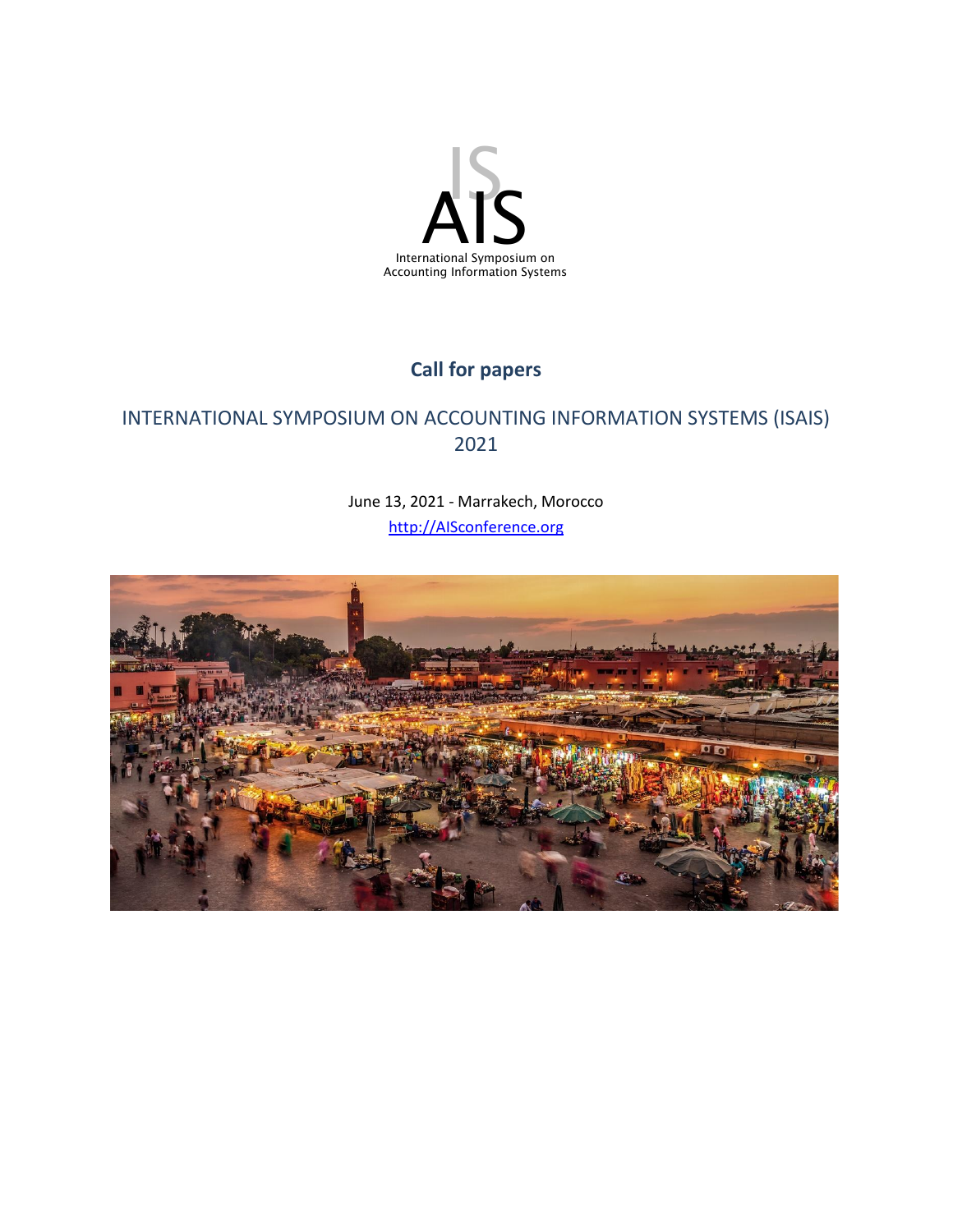## Call for papers

Tilburg University, together with Hasselt University, is pleased to announce the tenth **International Symposium on Accounting Information Systems** (ISAIS), immediately preceding ECIS 2021, the European Conference on Information Systems. ISAIS rotates annually between the University of Melbourne (Australia), Tilburg University (The Netherlands) and Michigan State University (USA) to be hosted every 3 years in the US, Europe, and Asia-Pacific.

The objective of ISAIS is to bring together researchers from all disciplines related to Accounting Information Systems (AIS). Topics of interest include, but are not limited to topics on the intersection of accounting and: AIS development, internal control developments, strategic information systems, cultural influences on AIS, business intelligence, decision aids, business process management, audit and assurance regarding AIS, continuous auditing and reporting, enterprise resource planning, knowledge management, XBRL, process mining, data-analytics, distributed ledgers, RPA …

Various recent technologies pose challenges and represent opportunities that have the potential to completely disrupt the whole spectrum of phenomena that AIS is interested in. While the AIS research field is identified by its cross-discipline character, **we specifically (re-)articulate the ambition of reaching out to neighboring communities including information systems research, business process management and systems engineering**. Having ISAIS as a pre-ECIS workshop is a clear signal towards this ambition. In this way, we aim to further broaden the expertise and scope of discussions beyond the circle of accounting (information systems) researchers who are traditionally strongest represented at ISAIS.

The **2021 ISAIS program** will tentatively include an overview of AIS research – what have been the topics of interest since 2000? – followed by a panel discussion. Further, the program will consist of journal quality paper presentations and a tutorial. The tutorial will be on Process Mining, an example topic of interest for researchers from different fields who can find a common interest in the AIS community. The tutorial will be given by Prof. Jan Mendling of WU Vienna.

The emphasis of ISAIS is on interaction, discussion and debate in a friendly, supportive and relaxed atmosphere. At the same time, the intent of ISAIS is to provide a global forum for bringing the leading AIS researchers and developing scholars together to discuss and critique leading edge research in the field.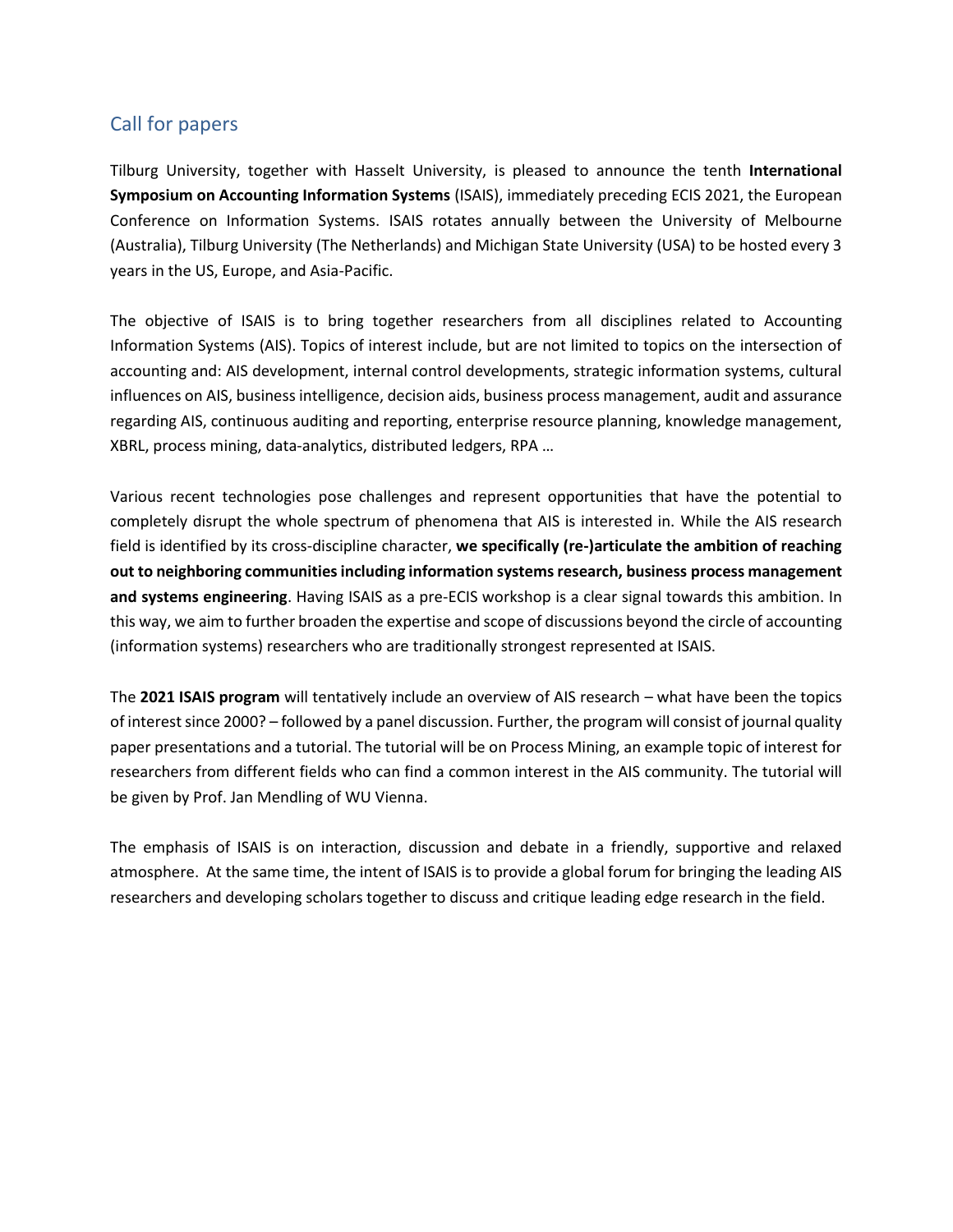## Submission instructions

There are two types of submissions: regular submissions for completed research papers of journal paper quality and research forum submissions for work-in-progress. We particularly encourage doctoral students and junior researchers to also submit their research. If completed then the paper will be eligible for a regular submission, else the paper can be submitted to the research forum.

All papers are to be submitted via EasyChair: *[https://easychair.org/conferences/?conf=isais2021](https://easychair.org/conferences/?conf=isais2020)*. Please make sure to provide anonymous manuscripts (no author names on the pdf).

Selected papers, at the author's prerogative, will be considered for publication in revised form in the International Journal of Accounting Information Systems (IJAIS).

### Review process

The review process will include two reviews per paper. One review will be provided by an accounting research PC member and one by an information systems PC member.

### Key dates

Submission deadline: March 15, 2021 Notification of decision: May 1, 2021 ISAIS 2021: June 13, 2021

## **Organisation**

**General chair** Eddy Vaassen, Tilburg University, The Netherlands

#### **Program Committee Chair**

Mieke Jans, Hasselt University, Belgium & Maastricht University, The Netherlands

#### **Program Committee - EXTENDED**

Edward W. N. Bernroider, Vienna University of Economics and Business (WU), Austria Michael Davern, University of Melbourne, Australia Benoît Depaire, Hasselt University, Belgium Dennis Fehrenbacher, Monash University, Australia Severin Grabski, Michigan State University, United States Peter Green, Queensland University of Technology, Australia Tyge-F. Kummer, Queensland University of Technology, Australia Stewart Leech, University of Melbourne, Australia